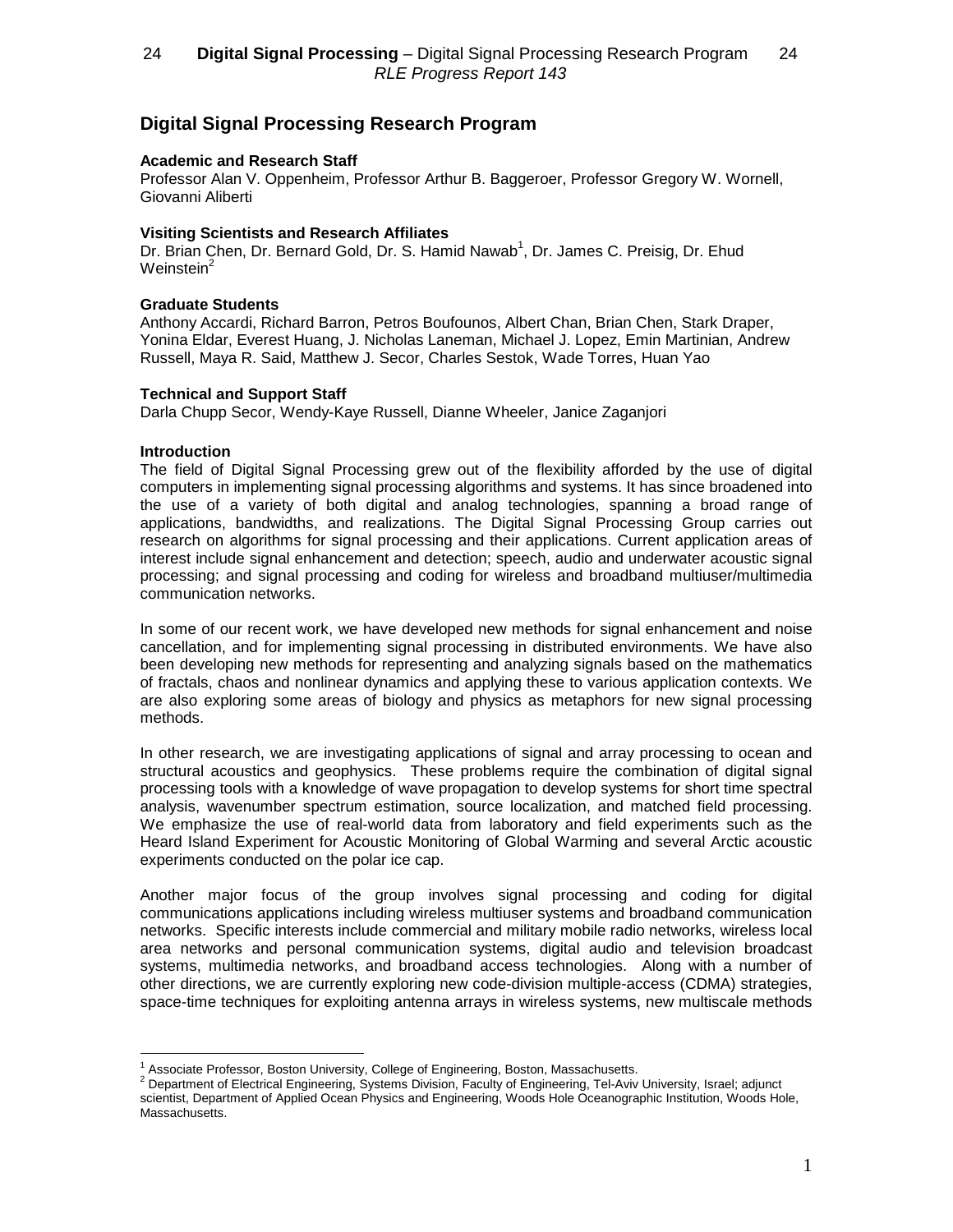for modeling and management of traffic in high-speed packet-switched networks, and new information embedding techniques for digital watermarking of media and related applications.

Much of our work involves close collaboration with the Woods Hole Oceanographic Institution, MIT Lincoln Laboratory, and a number of high technology companies.

# **1. Neural Signal Processing**

### **Sponsors**

National Science Foundation Graduate Fellowship

## **Project Staff**

Anthony Accardi, Professor Gregory W. Wornell

In order to understand the detailed interworkings of many neurological processes, it is necessary to measure the firing patterns realized by individual neurons. Current measuring techniques involve inserting one or more electrodes into the region of interest, which make extracellular voltage recordings derived from the action potentials of nearby neurons. The difficulty is that firing patterns from many different neurons are superimposed at the electrodes, while we are interested in individual neuron behavior. Deriving this information from such measurements is referred to as separating multiple single-unit spike trains from a multi-unit recording.

The problem is therefore one of signal separation, and many approaches have been attempted based on pattern matching and feature clustering. In many of these approaches the inaccurate assumption that different neurons exhibit action potentials with unique waveforms is made. A new instrument called the tetrode was developed in 1994. A tetrode consists of four very closely spaced electrodes, which allows one to drop this assumption and therefore perform a more reliable separation. The best existing separation schemes for the tetrode are computer assisted they present waveform parameters in a graphical manner so that a well-trained user can visually cluster the features as arising from separate neurons. These techniques necessarily prevent a full exploitation of the information available in the tetrode measurements, since decisions must be made in a low enough dimension for human visualization.

We hope to improve upon these existing multi-unit separation schemes, and will then pursue related applications (e.g., action potential coding) of our new knowledge.

# **2. Dual Channel Signal Processing**

### **Sponsors**

U.S. Army Research Laboratory Cooperative Agreement DAAL01-96-2-0001 Sanders, A Lockheed Martin Co. Contract BZ4962

# **Project Staff**

Richard J. Barron, Professor Alan V. Oppenheim

Many models for signal estimation systems assume only statistical information about the source signal to be recovered and about the channel through which the source is sent. In some scenarios, however, there also exists deterministic side information about the desired signal which can be used jointly with channel observations to assist recovery. For example an existing fullband, noisy analog communications infrastructure may be augmented by a low-bandwidth digital side channel. Our research is a study of a hybrid channel that is the composition of two channels: a noisy analog channel through which a signal source is sent unprocessed and a secondary rateconstrained digital channel. The source is processed prior to transmission through the digital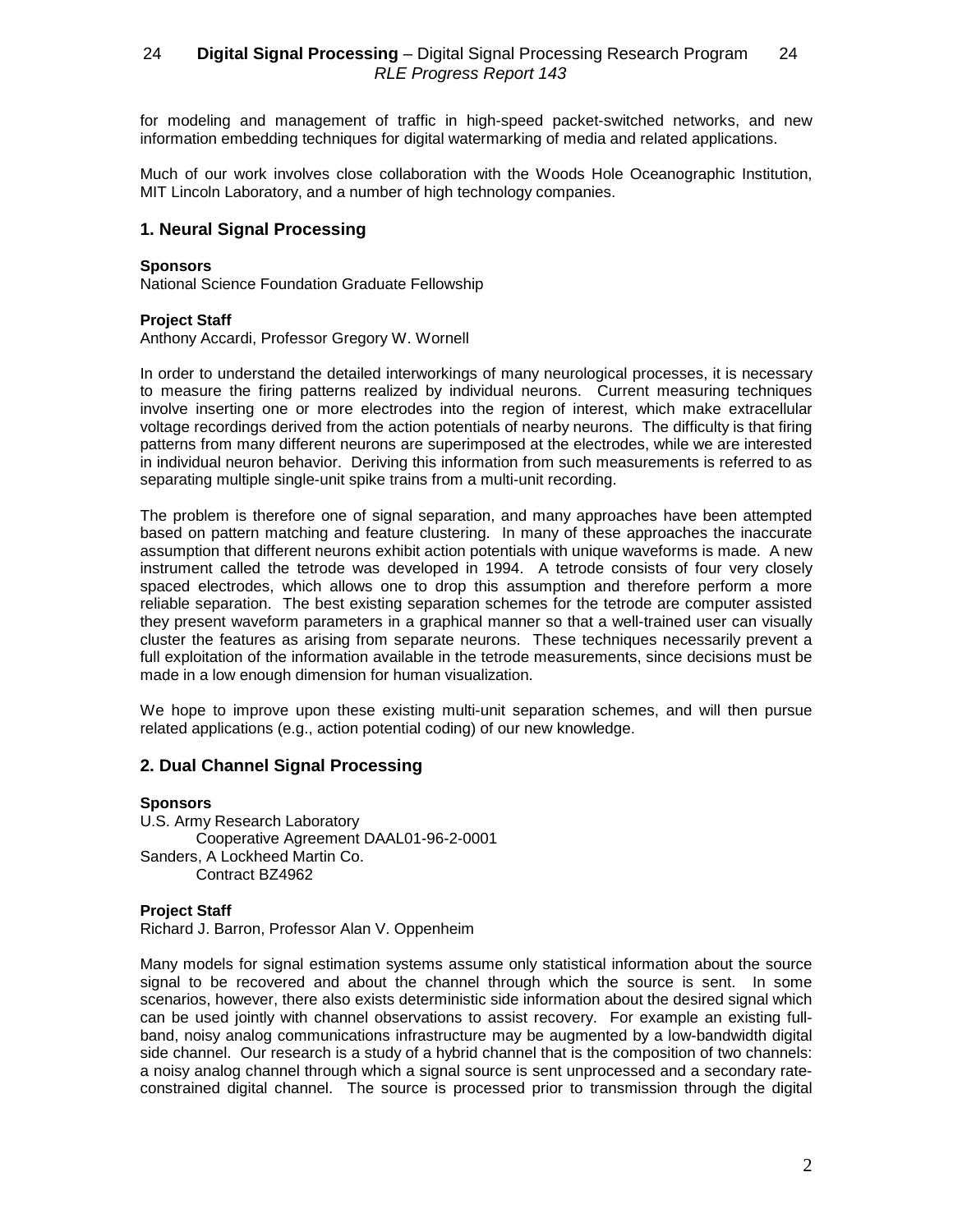channel. Using a signal processing framework for low latency and low complexity, we derive optimal encoder and receiver structures for hybrid channels.

# **3. Signal Processing for DNA sequencing**

#### **Sponsors**

### **Project Staff**

Petros Boufounos, Alan V. Oppenehim

The development of the Human Genome Project and the commercial interest for DNA sequencing has brought a significant pressure to develop large scale equipment with high throughput rates. Traditional methods for DNA sequencing require significant human intervention, which makes them expensive, slow, and error prone. However, the process is very repetitive and straightforward, a very good candidate for automation. Indeed, commercial machines now exist that reduce the human interaction significantly. These machines produce an electrical signal that should be interpreted to complete the sequencing process.

This operation, called base calling, is very crucial in the cost of genome mapping. Genome maps are constructed by carefully sequencing overlapping fragments of the DNA and combining the overlapping sequences to produce the complete map. To increase the accuracy of the map, the genome is sequenced several times and the redundancy is used for error detection and correction. Since the main cost of genome mapping is the materials and the sequencing process, decreasing the number of times the process should run results to a significant reduction in the cost. Therefore, increasing the accuracy of the base calling software will significantly reduce the redundancy required to produce an accurate map, and, thus, the cost.

In this project we are looking into statistical approaches for basecalling. We are taking the view that the problem is very similar to speech--phoneme, specifically--recognition in terms of structure and formulation. Indeed, both problem involve the conversion of a signal to a sequence of symbols (phonemes, in the case of speech, and bases in the case of DNA sequencing). We are trying to use methods that have proved successful in the speech processing domain to tackle the base calling problem. Furthermore, we are trying to adapt and extend these methods to accommodate the specifics of the problem.

Our aim is to extend the accuracy of existing methods, especially in low signal-to-noise ratio conditions. We believe that the limit for base calling has not been reached, and we would like to get one step closer.

# **4. Batch-Iterative Channel Equalization**

#### **Sponsors** National Science and Engineering Research Council of Canada (NSERC) Postgraduate **Scholarship** Sanders, a Lockheed-Martin Company Contract AGMT. DTD. 7/20/2000

### **Project Staff**

Albert Chan, Professor Gregory W. Wornell

We are currently working on a new and efficient class of nonlinear receivers for digital communication systems. These "iterated-decision" receivers use optimized multipass algorithms to successively cancel interference from a block of received data and generate symbol decisions whose reliability increases monotonically with each iteration. Two variants of such receivers are being explored: the iterated-decision equalizer and the iterated-decision multiuser detector. Iterated-decision equalizers, designed to equalize intersymbol interference (ISI) channels,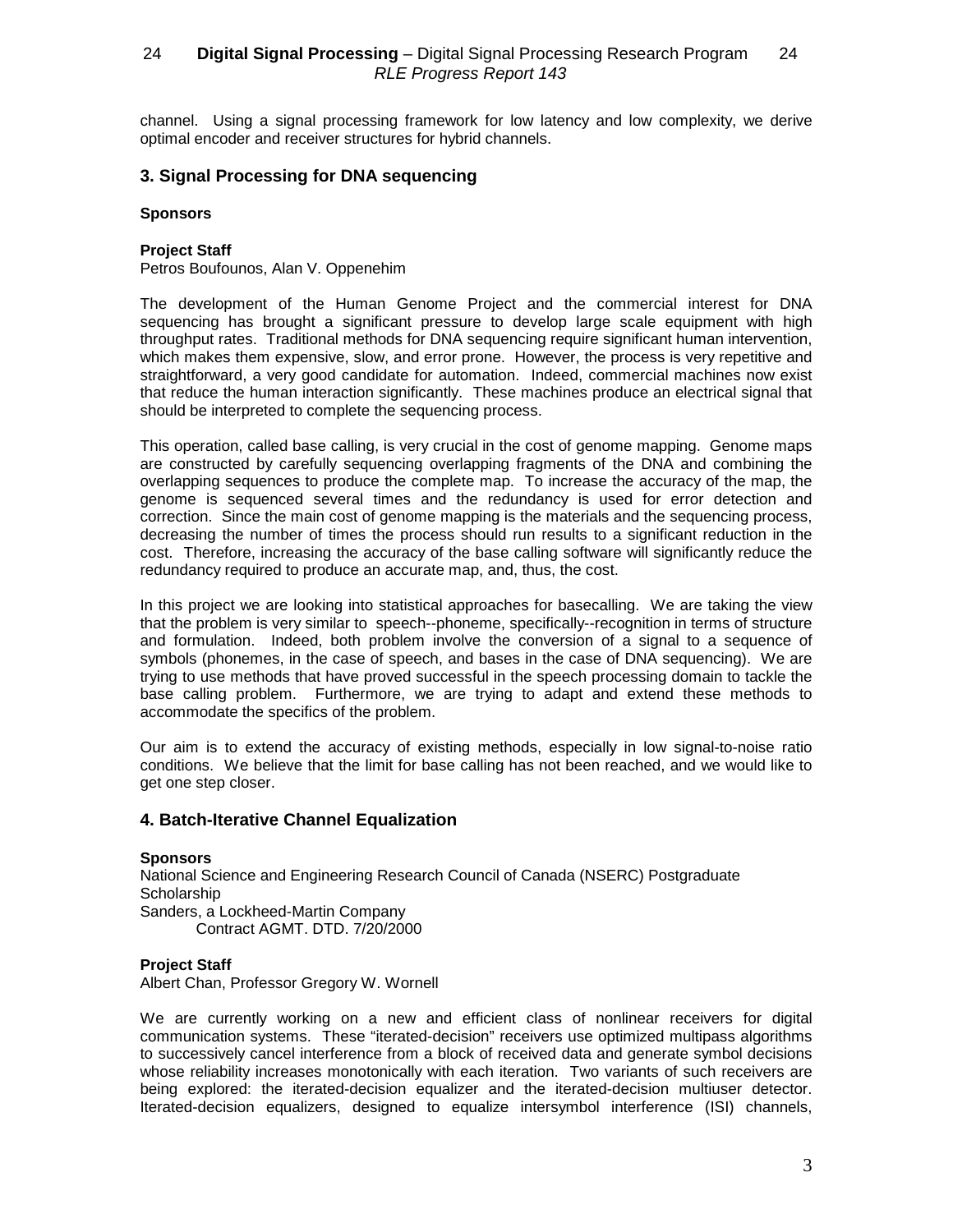asymptotically achieve the performance of maximum-likelihood sequence detection (MLSD) in uncoded systems, but only have a computational complexity on the order of a linear equalizer (LE). Even more importantly, unlike the decision-feedback equalizer (DFE), iterated-decision equalizers can be readily used in conjunction with powerful error-control codes to approach channel capacity. Similarly, iterated-decision multiuser detectors, designed to cancel multipleaccess interference (MAI) in typical wireless environments, approach the performance of the optimum multiuser detector in uncoded systems with a computational complexity comparable to a decorrelating detector or a linear minimum mean-square error (MMSE) multiuser detector.

# **5. Information Embedding and Digital Watermarking**

## **Sponsors**

MIT Lincoln Laboratory ACC National Defense Science and Engineering Fellowship U.S. Air Force - Office of Scientific Research Grant F49620-96-1-0072 U.S. Navy - Office of Naval Research Grant N00014-96-1-0930

### **Project Staff**

Brian Chen, Professor Gregory W. Wornell

Digital watermarking and information embedding, which are also referred to as data hiding and steganography, refer to the process of embedding one signal, called the "embedded signal" or "digital watermark," within another signal, called the "host signal." The host signal is typically a speech, audio, image, or video signal, and the embedding must be done in such a way that the host signal is not degraded unacceptably. At the same time, the digital watermark must be difficult to remove without causing significant damage to the host signal and must reliably survive common signal processing manipulations such as lossy compression, additive noise, and resampling. Applications include copyright protection, authentication, transmission of auxiliary information, and covert communication.

In our work we are developing a general framework for designing digital watermarking systems, evaluating their performance, and understanding their fundamental performance limits. In the process we have developed a class of digital watermarking techniques called quantization index modulation, along with a convenient realization called dither modulation, that have considerable performance advantages over previously proposed methods. More information can be found at http://web.mit.edu/bchen/www/wmark-home.html and in the following publications.

[1] B. Chen and G.W. Wornell, "Preprocessed and postprocessed quantization index modulation methods for digital watermarking," Proc. of SPIE: Security and Watermarking of Multimedia Contents II (part of Electronic Imaging 2000), San Jose, CA, Jan. 2000.

[2] B. Chen and G.W. Wornell, "Provably robust digital watermarking," Proc. of SPIE: Multimedia Systems and Applications II (part of Photonics East '99), Boston, MA, Sept. 1999.

# **6. Source Representation and Encoding for Multimedia Applications**

**Sponsors** Intel Fellowship National Science Foundation Contract No. CCR-0073520 Texas Instruments, Inc. Contract AGMT. DTD. 1/1/99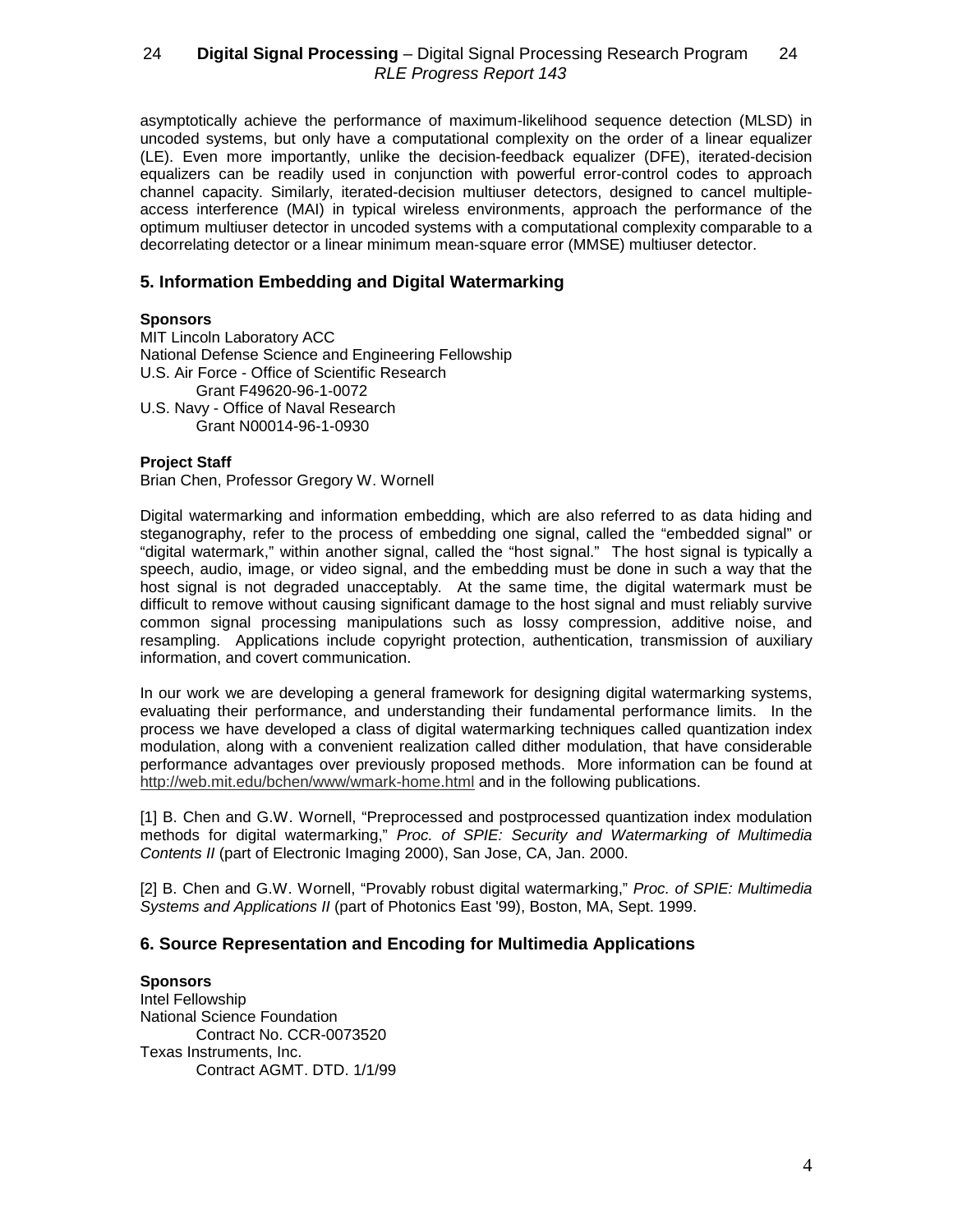### **Project Staff**

Stark Draper, Professor Gregory W. Wornell

We are working in the area of source compression for correlated sources. Standard techniques lead to one of two options. One is to entropy encode the two sources into one codeword. This uses minimal memory resources, but leads to complicated decoding procedures. Alternately, the sources can be separately entropy encoded into two independent codewords. This uses greater memory resources, but leads to simple decoding procedures.

We are interested in a third set-up where the sources are encoded into three codewords. One codeword characterizes the "common information" between the two sources, and the other two codewords characterize the "marginal refinements" needed to reconstruct each source. By differentially weighting the cost of the common information rate versus the marginal rate, we can trace out a region bracketed by the two standard techniques described above.

We focus both on the design of algorithms to implement such source coding and their application in such diverse areas as adaptive memory interfaces, coding for networks, and cryptography. Finally, we explore the insights that this tool can provide into dual problems of channel coding.

# **7. Quantum Detection and Signal Processing**

### **Sponsors**

U.S. Army Research Laboratory Cooperative Agreement DAAL01-96-2-0001 Sanders, A Lockheed Martin Co. Contract BZ4962 Texas Instruments, Inc. Contract AGMT. DTD. 1/1/99 IBM Research Fellowship

### **Project Staff**

Yonina Eldar, Professor Alan V. Oppenheim

In our research we are exploring relationships between detection problems that arise in the context of quantum physics, and signal processing methods. One aspect of our research is directed towards developing new methods for quantum detection using signal processing tools. Another aspect of our research is directed towards developing a new framework for signal processing methods by exploiting the fundamental ideas and constraints of quantum mechanics. In particular, we are pursuing some new viewpoints towards matched filter detection that have connections with the quantum detection problem. We are also exploring new techniques for suppressing interference in multiuser wireless settings, that result from this framework.

# **8. Space-Time Algorithms for Gbit Wireless LANs**

#### **Sponsors**

National Science Foundation Grant No. CCR-9979363 **Semiconducter Research Corporation** Contract No. 2000-HJ-794

### **Project Staff**

Everest W. Huang, Professor Gregory W. Wornell

In the rich scattering environment of an indoor setting, wireless communication is hindered by signal fading (loss of signal energy) due to multipath propagation of signals from transmitter to receiver as well as a time-varying channel arising from movement of people and objects including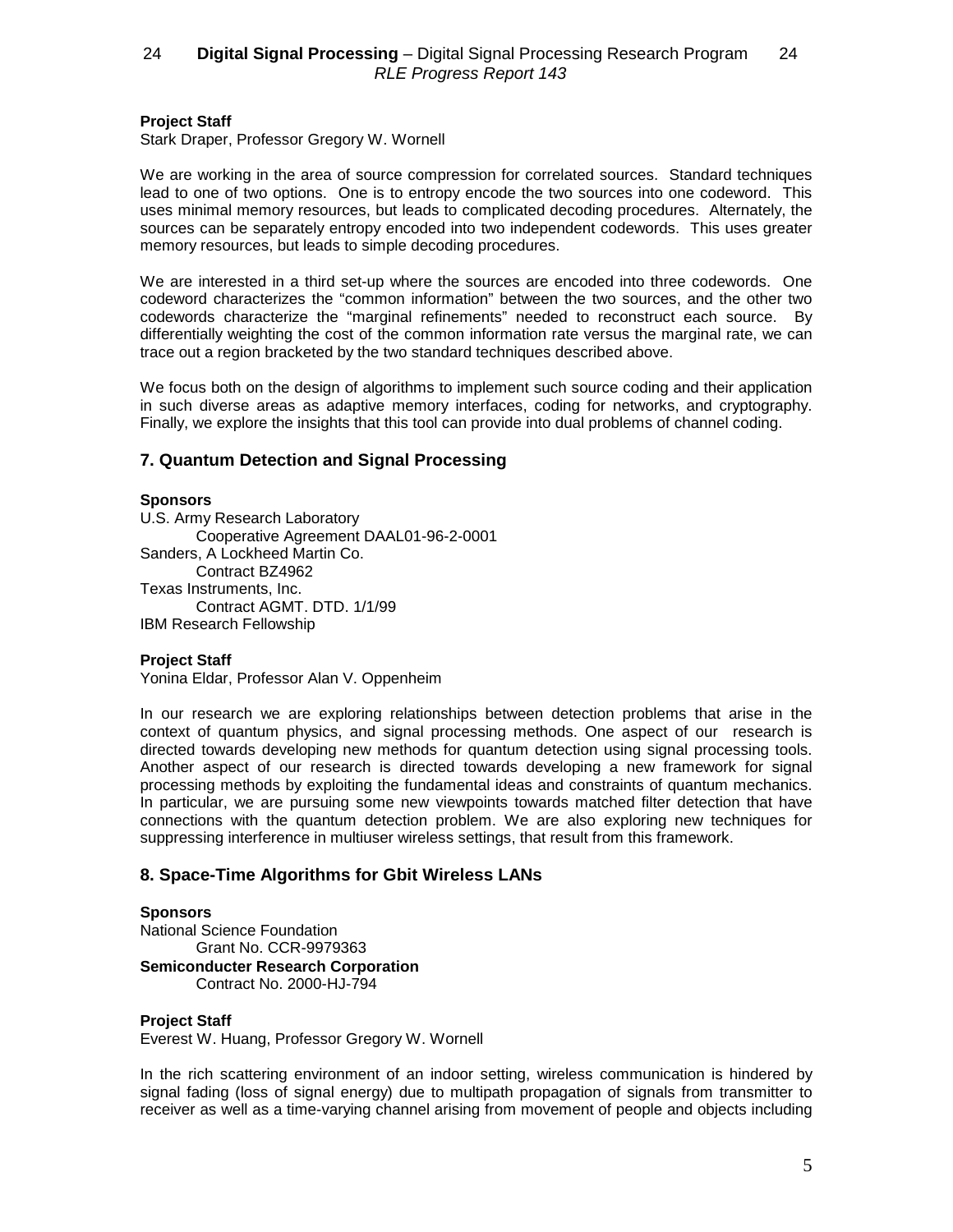the communicating nodes. One way to mitigate these effects is with arrays of antennas at the transmitter or receiver or both. Space-time codes are a class of codes which provide signal diversity by "spreading" information bits over many samples in time as well as over the spatially separated antennas to provide redundancy to aid in decoding.

In the context of a wireless indoor LAN, we are looking at developing space-time codes and designing power-, bandwidth-, and resource-efficient algorithms to achieve gigabit data rates in an indoor wireless environment. The available bandwidth will be divided into several subchannels, each of which will be adaptively coded given the varying signal quality in that frequency band. We are also looking at the effects of the non-idealities that are inevitable in building an actual system, such as channel estimation errors and antenna crosstalk and mismatches, and ways to counteract these effects through coding. We are also constructing a wireless testbed to allow real-time testing and to aid in the development of these algorithms.

# **9. Realizing Cooperative Diversity in Wireless Relay Networks: Algorithms and Architecture**

## **Sponsors**

ARL Federated Labs Cooperative Agreement No. DAAL01-96-2-0002 and National Science Foundation Grant CCR-9979363 National Science Foundation Graduate Research Fellowship

## **Project staff**

J. Nicholas Laneman, Professor Gregory W. Wornell

In wireless networks, signal fading arising from multipath propagation is a particularly severe form of interference that can be mitigated through the use of diversity transmission of redundant signals over essentially independent channel realizations in conjunction with suitable receiver combining to average the channel effects. Space, or multi-antenna, diversity techniques are particularly attractive as they can be readily combined with other forms of diversity, time and frequency, and still offer dramatic performance gains when other forms of diversity are unavailable.

In contrast to the more conventional forms of single-user space diversity [1], this work builds upon the classical information-theoretic relay channel model [2] and examines the problem of creating and exploiting space diversity using a collection of distributed antennas belonging to multiple users, each with their own information to transmit. We refer to this form of space diversity as cooperative diversity because the users share their antennas and other resources to create a "virtual array" through distributed transmission and signal processing. We develop cooperative coding and decoding algorithms offering good performance and explore their implementation within standard layered network architectures.

While applicable to any wireless setting, these protocols are particularly attractive in ad-hoc (or peer-to-peer) wireless networks, in which radios are typically constrained to employ a single antenna. Substantial energy-savings and improved robustness to channel variations resulting from these protocols can lead to reduced battery drain, longer network lifetime, or improved network performance in terms of capacity, and other measures.

[1] A. Narula, M.D. Trott, and G.W. Wornell, ``Performance limits of coded diversity methods for transmitter antenna arrays,'' IEEE Trans. Inform. Theory, 45(7): 2418-2433 (1999).

[2] T. Cover and A. E. Gamal, "Capacity theorems for the relay channel," IEEE Trans. Inform. Theory 25: 572-584, (Sept.1979)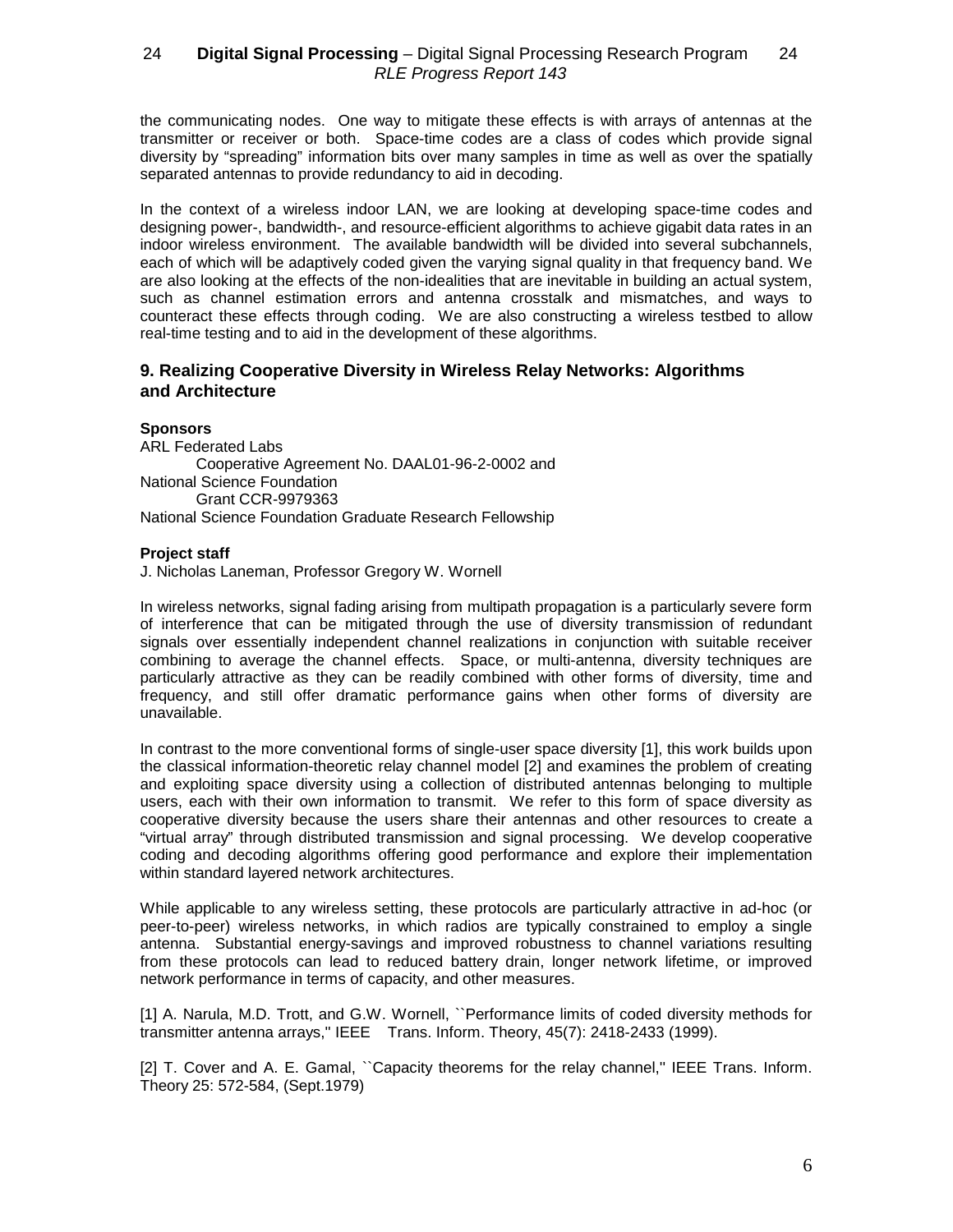# **10. Distributed Signal Processing**

### **Sponsors**

U.S. Air Force - Office of Scientific Research Grant F49620-96-1-0072 U.S. Army Research Laboratory Cooperative Agreement DAAL01-96-2-0001 AT&T Graduate Research Fellowship

## **Project Staff**

Li Lee, Professor Alan V. Oppenheim

Networks of distributed processors and sensors can offer significant advantages over traditional signal processing platforms through improving resource sharing and fault tolerance. However, for networks in which resource availability changes dynamically, it is important to have a flexible execution strategy which allows algorithms to adapt to the current conditions of the network. Our research studies a number of questions arising from designing signal processing algorithms for dynamically changing networks of processors and

sensors. We propose a framework in which the system is allowed to dynamically and optimally choose an execution strategy for each data block in adaptation to the computing environment. Our formulation of this strategy derives from an interesting interpretation of algorithms as similar to communications networks. A software simulation has been developed to demonstrate the ideas.

# **11. Multiuser Wireless Communication Using Transmitter Antenna Diversity and Feedback**

## **Sponsors**

National Science Foundation Award No. CCR-9979363 Semiconducter Researcher Corporation Contract No. 2000-HJ-794 U.S. Army Research Laboratory Cooperative Agreement DAAL01-96-2-0002

### **Project Staff**

Michael J. Lopez, Professor Gregory W. Wornell

We investigate the use of transmitter antenna diversity in multiuser wireless communications. In particular, we propose an amount of integration between the physical layer, feedback of channel side information, and properties of the data itself. We believe that transmitter arrays are particularly well-suited to gaining these efficiencies when data (either common or receiverspecific) must be delivered to multiple users. Our research is in contrast to most space-time coding and array processing, in which strict layering is maintained and channel knowledge at the transmitter is often not present at all.

# **12. Multimedia Authentication**

**Sponsors** National Science Foundation Graduate Fellowship National Science Foundation Contract No. CCR-0073520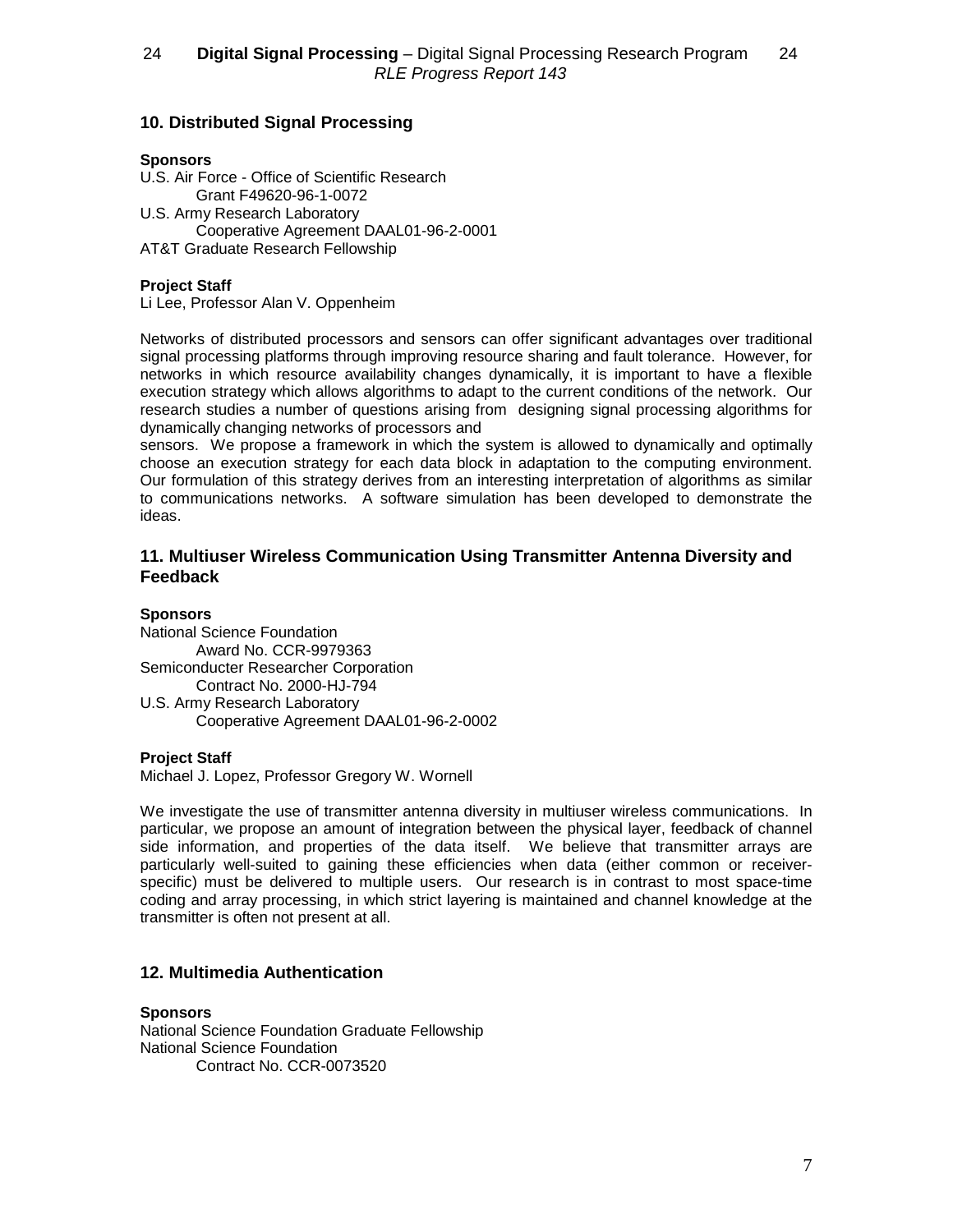### **Project Staff**

Emin Martinian, Brian Chen, Professor Gregory W. Wornell

In many multimedia applications, there is a need to authenticate sources subjected to benign degradations such as noise, compression, etc., in addition to potential tampering attacks. Authentication can be enabled through the embedding of suitably chosen markings in the original signal. As a motivating example, consider the authentication of drivers' licenses. Many jurisdictions print a hologram on the photograph portion of the license. The presence of the hologram indicates that the license is legitimate but does not add excessive distortion.

Imprinting a hologram on a license is a particular implementation of a larger class of authentication schemes. More generally, special markings are embedded into the photograph. A decoder uses these markings to extract an authentic representation of the original. The special markings should be embedded so that the distortion between the original and embedded photographs is small; thus, someone without the appropriate decoder can still use the license to check the identity of the bearer. In addition, the special markings need to be robust to perturbations in the form of smudges or other degradation due to routine handling: the decoder should still declare the photo authentic if only these are present. Finally the special markings should be inserted so that no other agent can create a successful forgery.

We are exploring these issues from an information-theoretic perspective. For a simple, but reasonable model we have obtained bounds which illustrates the fundamental tradeoffs between robustness, security, and embedding distortion. This allows us to characterize asymptotically achievable schemes which serve as performance bounds and provide insights into the design of practical systems. For example, our analysis suggests that coding plays an important role in achieving the optimal tradeoffs.

# **13. Memoryless Nonlinear Systems**

### **Sponsors**

U.S. Army Research Laboratory Cooperative Agreement DAAL01-96-2-0001 U.S. Air Force – Office of Scientific Research Grant F49620-96-1-0072 Sanders, A Lockheed Martin Co. Contract BZ4962 Texas Instruments, Inc. Contract AGMT. DTD. 1/1/99

### **Project Staff**

Andrew Russell, Professor Alan V. Oppenheim

Signal processing applications have typically used linear algorithms to perform processing. This is because linear systems have been well understood for years. Nonlinear techniques are sometimes used, but such algorithms are usually ad hoc or heuristic. We are trying to understand the theoretical properties of certain nonlinear systems, in order to invent new classes of nonlinear processing algorithms. With this theory in place, we will be able to understand the algorithms better, as well as prove optimality. These nonlinear techniques have been used to solve a wide range of problems, from nonuniform sampling reconstruction, to a new kind of pulsewidth modulation. We also hope to contribute to the theory on stochastic signals through nonlinear systems. Unlike with linear systems, higher order statistics play a much more important role when dealing with nonlinear systems. Some work has also been done on inverting certain many-to-one nonlinear mappings, and establishing conditions under which inversion is possible.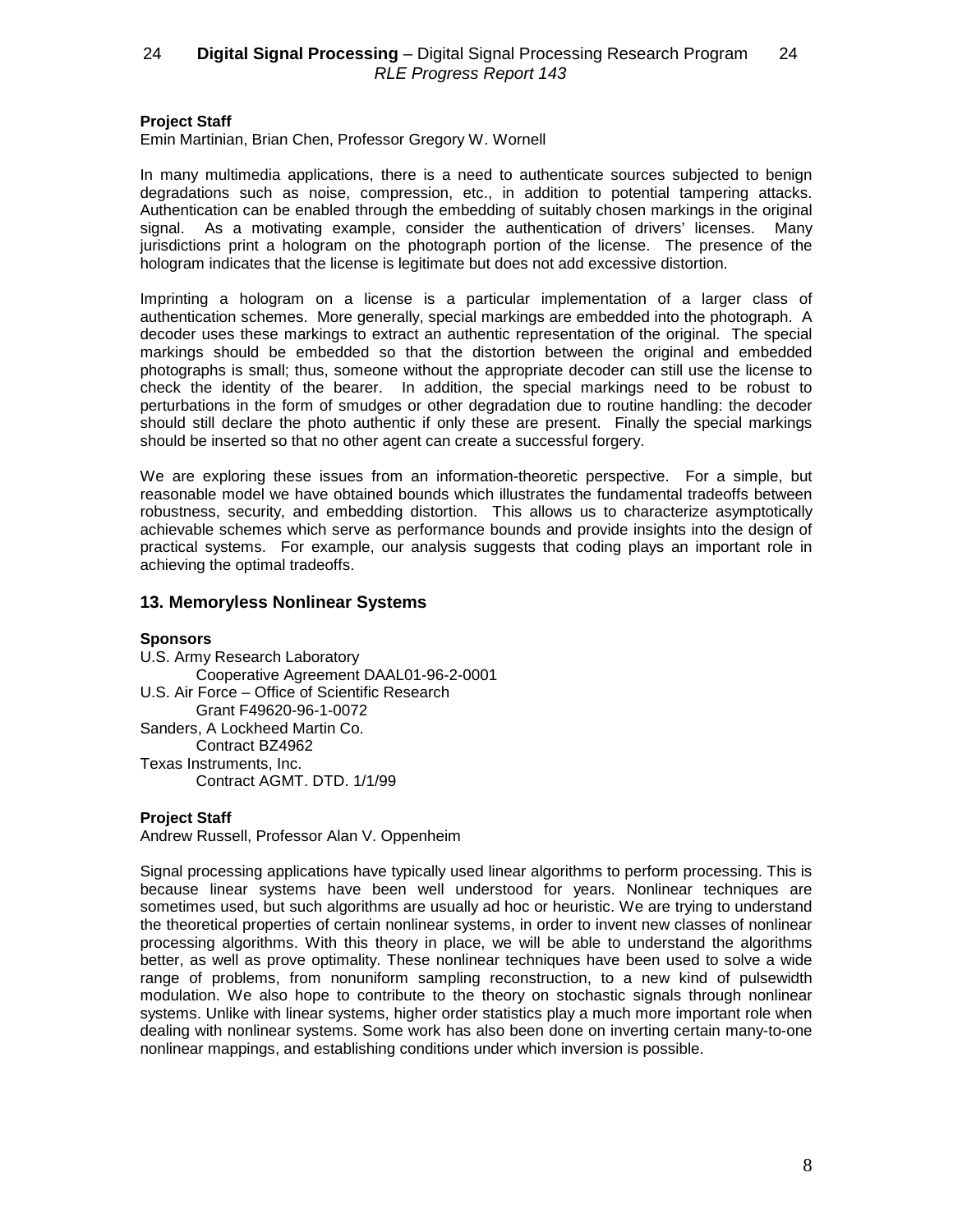# **14. Biological Signal Processing**

## **Sponsors**

Defense Advanced Research Projects Agency Contract MDA972-00-1-0030 3M Innovation Award

## **Project Staff**

Maya R. Said, Professor Alan V. Oppenheim, Professor Douglas A. Lauffenburger

Biological Signal Processing (BSP) defines a framework that lies at the intersection of Signal Processing and Molecular Biology. Our goal is to define and explore the basis for a meaningful and potentially paradigm-shifting interaction between the two fields. In a first stage, signal processing tools are used to develop signal processing models for functional steps involved in biological information processing. In a somewhat parallel manner, biological processing operations are used as a metaphor to develop novel signal processing algorithms and filtering techniques. Finally, at a a later stage, BSP emerges as a discipline where biological systems are used as actual hardware for performing signal processing. In this context, meaningful elementary operations, rules of associations, and signal transmission constraints are defined.

# **15. Approximation and Autonomy in Large Scale Signal Processing Computations**

## **Sponsors**

U.S. Army Research Laboratory Cooperative Agreement DAAL01-96-2-0001 U.S Army – AASERT Grant No. DAAH04-95-1-0473

# **Project Staff**

Matthew J. Secor, Professor George C. Verghese, Professor Alan V. Oppenheim

This research investigates issues related to the operation, dynamics and control of networks of processors performing large-scale DSP (digital signal processing) computations. Two key aspects of our framework are the introduction of approximate processing to provide flexibility in managing system resources effectively for enhanced performance and the use of market-based models for the computational environment on which to build the communication and control algorithms.

In a typical scenario, an individual user partitions a large problem into task packets that can be distributed on the network. Other processors attend to these task packets as best they can, and then approximate results are gathered back at the user's node for re-assembly into an approximate answer to the problem of interest. Associated with such a scenario are research challenges related to characterizing DSP algorithms appropriately for this form of

approximate processing, developing partitioning and re-assembly methods that are robust to differential delays and varying levels of completion in the returned task packets, and managing the communication and computation on the network so that congestion and delay instabilities are avoided. The research focuses on the latter set of problems, dealing with the dynamics and control of the network.

Specifically, we are reformulating queuing network models and load balancing strategies for networks of processors, using richer models for jobs. Our models includes the ability to use approximate processing methods to trade off the resources required to process a job against the quality of the results. We have used such models to investigate the relationship between the stability of a queue and the distribution of the quality of the jobs after being processed by the queue.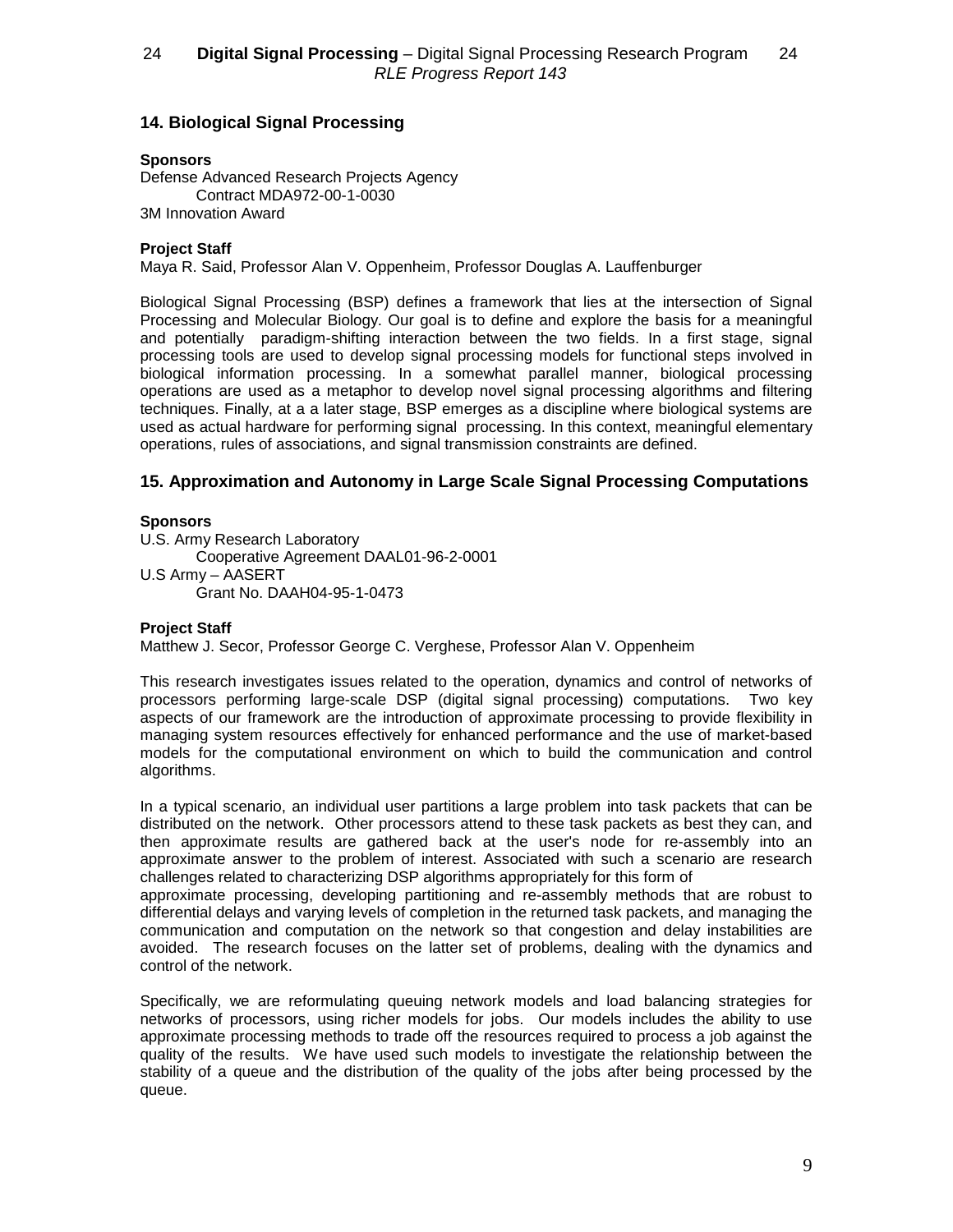Additionally, we have investigated the use of economic models and mechanisms for the efficient allocation of resources of computations. We have developed analytical models for the dynamic behavior of an existing implementation of an auction-based resource allocation system, in order to determine the fairness and stability properties of the scheme. Some numerical pitfalls in naive approaches to the simulation of such systems have also been exposed. We are also exploring the use of game-theoretic models in order to model the strategic aspects of the interaction between independent participants in the computational marketplace in their attempts to acquire computational resources.

# **16. Communication Metrics for Signal Processing Algorithm Design**

## **Sponsors**

U.S. Army Research Laboratory Cooperative Agreement DAAL01-96-2-0001 Sanders, A Lockheed Martin Co. Contract BZ4962

## **Project Staff**

Charles Sestok, Professor Alan V. Oppenheim

Traditionally, the efficiency of a signal processing algorithm is measured by the amount of computation it requires. Trends in implementation technology are challenging the validity of this cost measure. In semiconductor technology, the cost of computation continues to decline exponentially, and the cost of transporting data, in both time delay and power dissipation, does not decrease so quickly. As the delay and energy necessary to drive a signal across a chip becomes unacceptable, its likely that multi-processor architectures will become more prevalent. Its reasonable to predict that the cost of implementing a signal processing algorithms on these new DSPS will be dominated by the amount of data communication. Additionally, there is interest in distributed systems, such as sensor networks, that collaboratively process data. The sensors must communicate data long distances to process it effectively, requiring significantly more energy and time than local computation.

In light the advent of systems with cost structures dominated by communication, we are investigating the design of signal processing algorithms under communication cost measures. We are pursuing the problem on three fronts. First, we are examining traditional signal processing algorithms such as LTI filtering and Fourier transforms to determine the fundamental limits on the amount of communication required to implement them on distributed processor architectures. Second, we are investigating algorithms for detection and estimation on sensor networks. Since sensor measurements may be highly correlated, we anticipate that carefully designed signal quantizers can reduce the amount of communication required for detection and estimation algorithms.

# **17. Generalized Frequency Modulation**

### **Sponsors**

U.S. Air Force - Office of Naval Research Grant F49620-96-1-0072 U.S. Army Research Laboratory Cooperative Agreement DAAL01-96-2-0001 Sanders, A Lockheed Martin Co. Contract BZ4962 AT&T Labs Fellowship

### **Project Staff**

Wade Torres, Professor Alan V. Oppenheim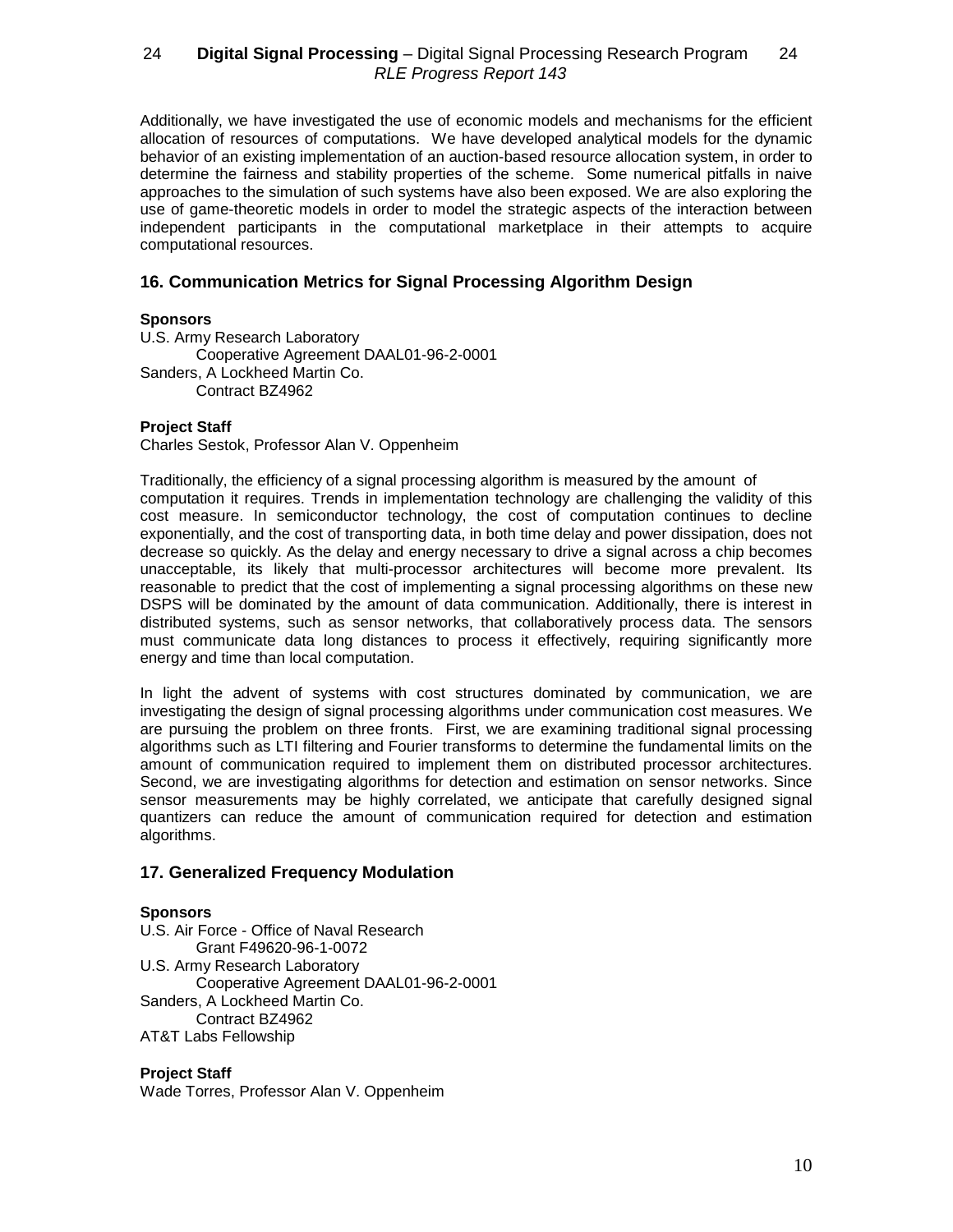We have developed generalized theory of frequency modulation in which state trajectories of dynamical systems are used as carrier waves. This freedom to choose the carrier wave has several potential advantages. For example, a carrier wave can be chosen that satisfies a given optimality criterion for a particular channel. Also, because the systems can be non-linear, components used in their realizations are not restricted to operate in a linear regime. This leads to less complex and more efficient circuitry. Another potential application is in the area of private communications. Chaotic systems are among the class of systems to which generalized frequency modulation is applicable. Because chaotic signals are noise-like and difficult to predict, they are not easily distinguished from background noise nor are they easy to demodulate without complete knowledge of the parameters of the transmitter.

The primary focus of our work is the design and analysis of modulators and demodulators for generalized frequency modulation systems. In particular, a systematic procedure for demodulator design is developed that depends on the underlying dynamical system in a simple manner. These demodulators are analyzed to ascertain their tracking capability and their robustness to additive noise.

## **18. Coding for Transmission Using Multiple Antennas Over Unknown Flat Fading Channel.**

## **Sponsors**

National Science Foundation Graduate Fellowship National Science Foundation Contract No. CCR-99793636 U.S Army Research Laboratory Cooperative Agreement DAAL01-96-2-0002 Texas Instruments, Inc. AGMT. DTD. 1/1/99

### **Project Staff**

Huan Yao, Professor Gregory W. Wornell

Traditionally, people have been using single antennas for wireless communications. Recent research has shown that by using multiple transmitter and receiver antennas, significant increase in capacity can be achieved. (For example, two transmitter and receiver antennas can typically achieve twice the capacity.) There is no extra cost in power or bandwidth, only complexity and possibly some space.

There has been a lot of research done in the field of coding for additive white Gaussian noise (AWGN) channels since the 1950's. However, those results are all for single antennas. The key idea there, is that information is represented by a waveform, or in the discrete time world, a vector indexed by time. The goal of coding is to separate the vectors from each other as much as possible to maximize tolerance to additive noise.

In the multiple antenna realm, very little has been developed before the last five years. In this case, information is represented, not by a simple vector, but a subspace spanned by many vectors, one for each antenna. The goal for coding is to separate the subspaces from each other as much as possible. The distance between the subspaces is defined by the angles formed between them. The intuition is quite different from the AWGN coding problem. We are currently working on solving this coding problem and constructing some practical and efficient encoding and decoding schemes.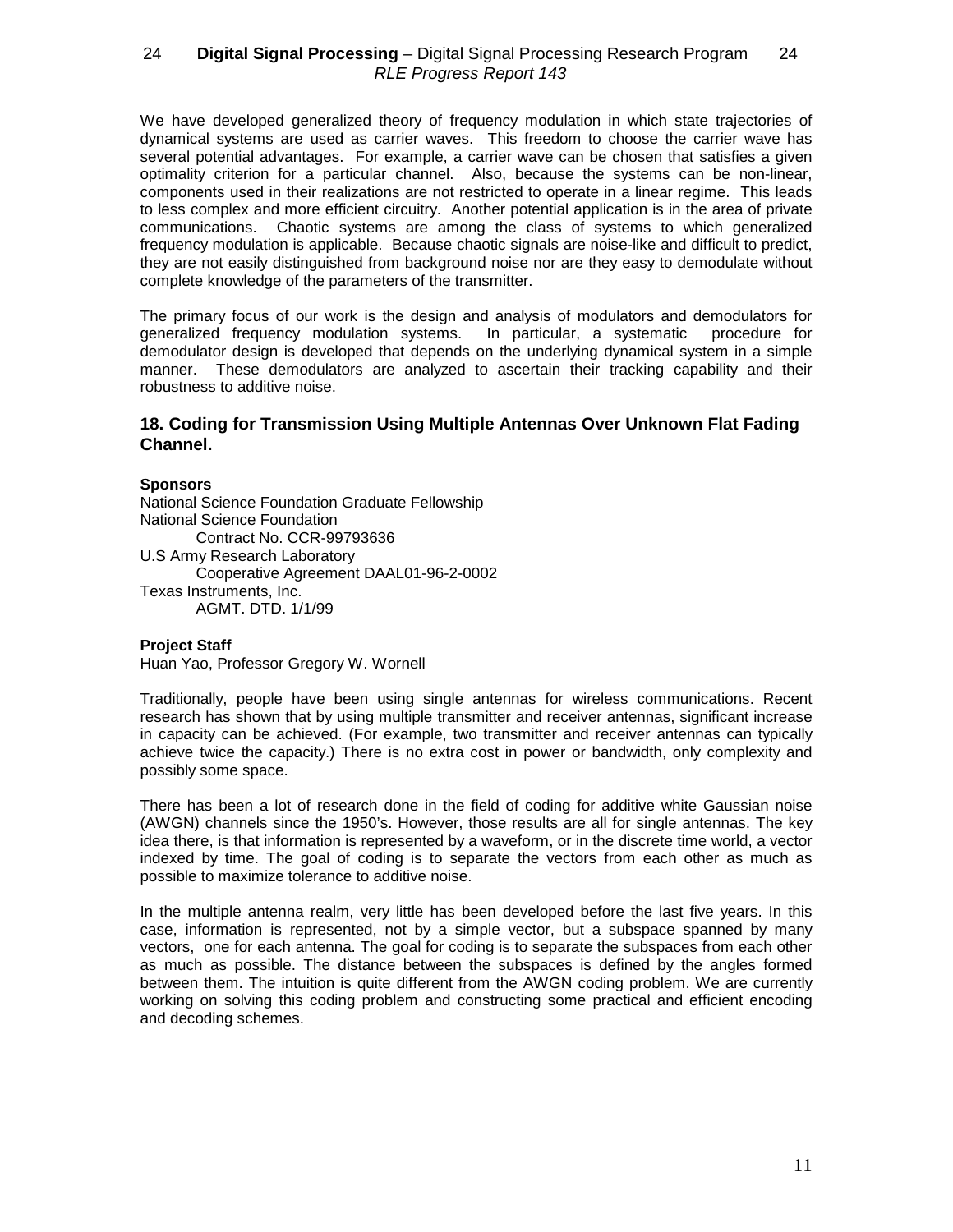# **Publications**

## **Journal Articles, Published**

Eldar, Y. C. and Oppenheim, A. V. "Filterbank Reconstruction of Bandlimited Signals from Nonuniform and Generalized Samples," IEEE Trans. Signal Processing, 48(10): 2864-2875, (2000).

Russell, A. I. "Efficient Rational Sampling Rate Alteration Using IIR Filters," IEEE Signal Proc. Letters 7(1): 6-7 (2000).

## **Journal Articles, Accepted for Publication**

Papadopoulos, H. C., Wornell, G. W. , and Oppenheim, A. V. "Sequential Signal Encoding from Noisy Measurements Using Quantizers with Dynamic Bias Control," IEEE Trans. Inform. Theory. **Forthcoming** 

Eldar, Y. C. and Forney, G.D., Jr. "On Quantum Detection and the Square-Root Measurement," to appear in IEEE Trans. Inform. Theory, Forthcoming

Chen, B. and Wornell, G. W. "Quantization Index Modulation: A Class of Provably Good Methods for Digital Watermarking and Information Embedding," IEEE Trans. Inform. Theory. Forthcoming

Chen, B. and Wornell, G. W. "Implementations of Quantization Index Modulation Methods for Digital Watermarking and Information Embedding," J. VLSI Signal Processing Systems for Signal, Image, and Video Technol. (Special Issue on Multimedia Signal Processing) Forthcoming

### **Journal Articles, Submitted for Publication**

Eldar, Y. C., Oppenheim, A. V., and Egnor, D. E. "Orthogonal and Projected Orthogonal Matched Filter Detection," submitted to IEEE Trans. Inform. Theory.

Barron, R. J., Chen, B., and Wornell, G.W. "The duality between information embedding and source coding with side information and its implications and applications," submitted to IEEE Trans. Inform. Theory.

Eldar, Y. C. and Oppenheim, A. V. ``Orthogonal multiuser detection," submitted to IEEE Comm. Letters.

# **Meeting Papers, Published**

Laneman, J. N. and Wornell, G. W. "Exploiting Distributed Spatial Diversity in Wireless Networks," Proc. Allerton Conf. on Communications, Controls and Computing, Illinois, October 2000.

Chan, A. M. and Wornell, G. W. "A New Class of Efficient Block-Iterative Interference Cancellation Techniques for Digital Communication Receivers," Proc. Allerton Conf. on Communications, Controls and Computing, Illinois, October 2000.

Laneman, J. N. and Wornell, G. W. "Energy-Efficient Antenna Sharing and Relaying for Wireless Networks," IEEE Wireless Communications and Networking Conference (WCNC-2000), Chicago, IL, September 2000.

Chen, B. and Wornell, G. W. "Quantization Index Modulation: A Class of Provably Good Methods for Digital Watermarking and Information Embedding," Proc. Int. Symp. Inform. Theory (ISIT-2000), Sorrento, Italy, June 2000.